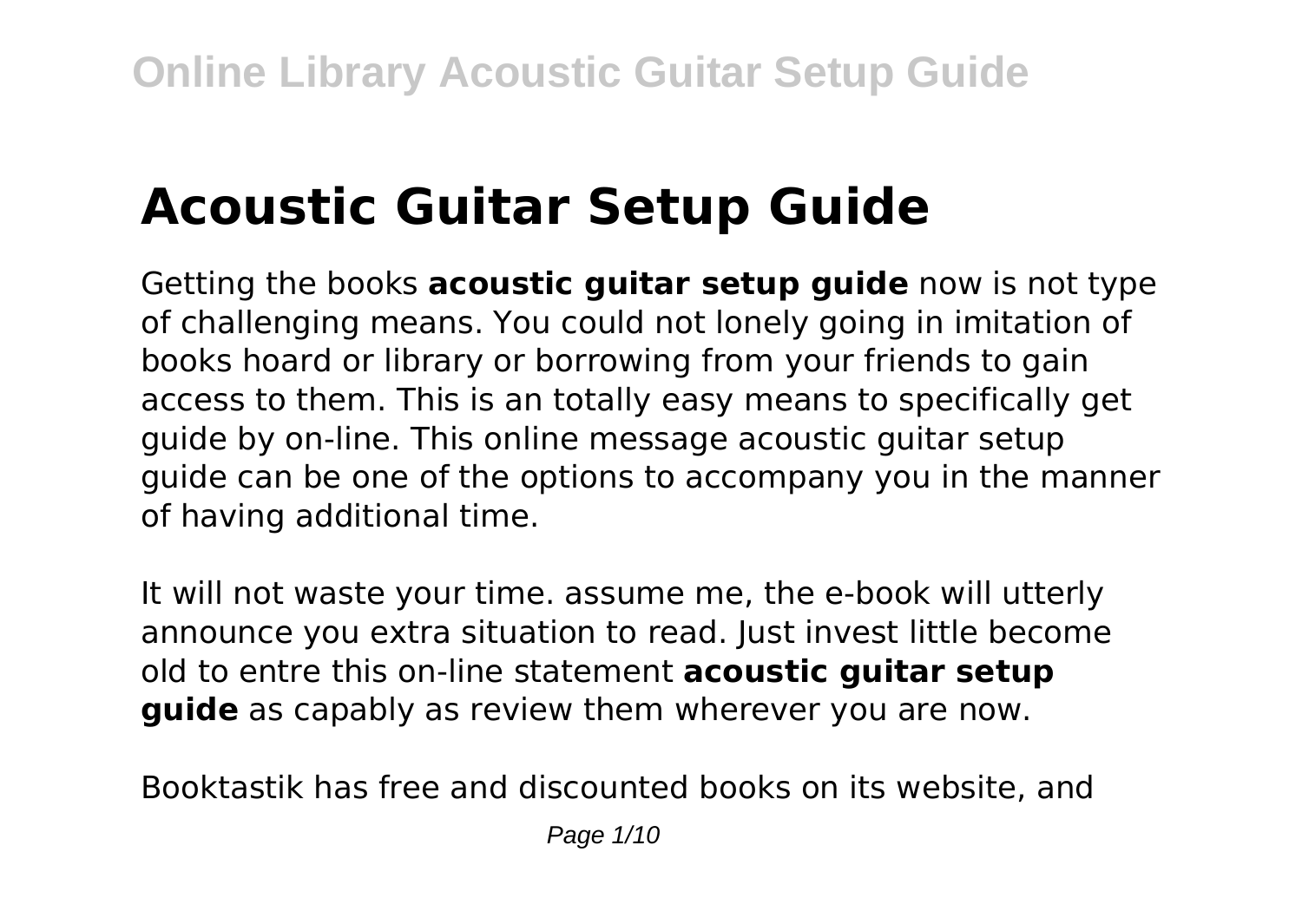you can follow their social media accounts for current updates.

#### **Acoustic Guitar Setup Guide**

The 12-Step Guide to Electric and Acoustic Guitar Setup 1. Adjust the Truss Rod. Virtually every acoustic and electric steel-string guitar built after the mid-Seventies has an... 2. Adjust the Bridge Height. A guitar's action can also be adjust at the bridge. On an electric guitar, this is a ...

# **The 12-Step Guide to Electric and Acoustic Guitar Setup**

**...**

The truss rod tunes in how bent the neck is generally – this is called relief. When the strings are at pitch, put a capo on the first fret; this eliminates the nut's height from the measurement. Next, place your thumb on the 15th fret, which eliminates the bridge's height in the same way.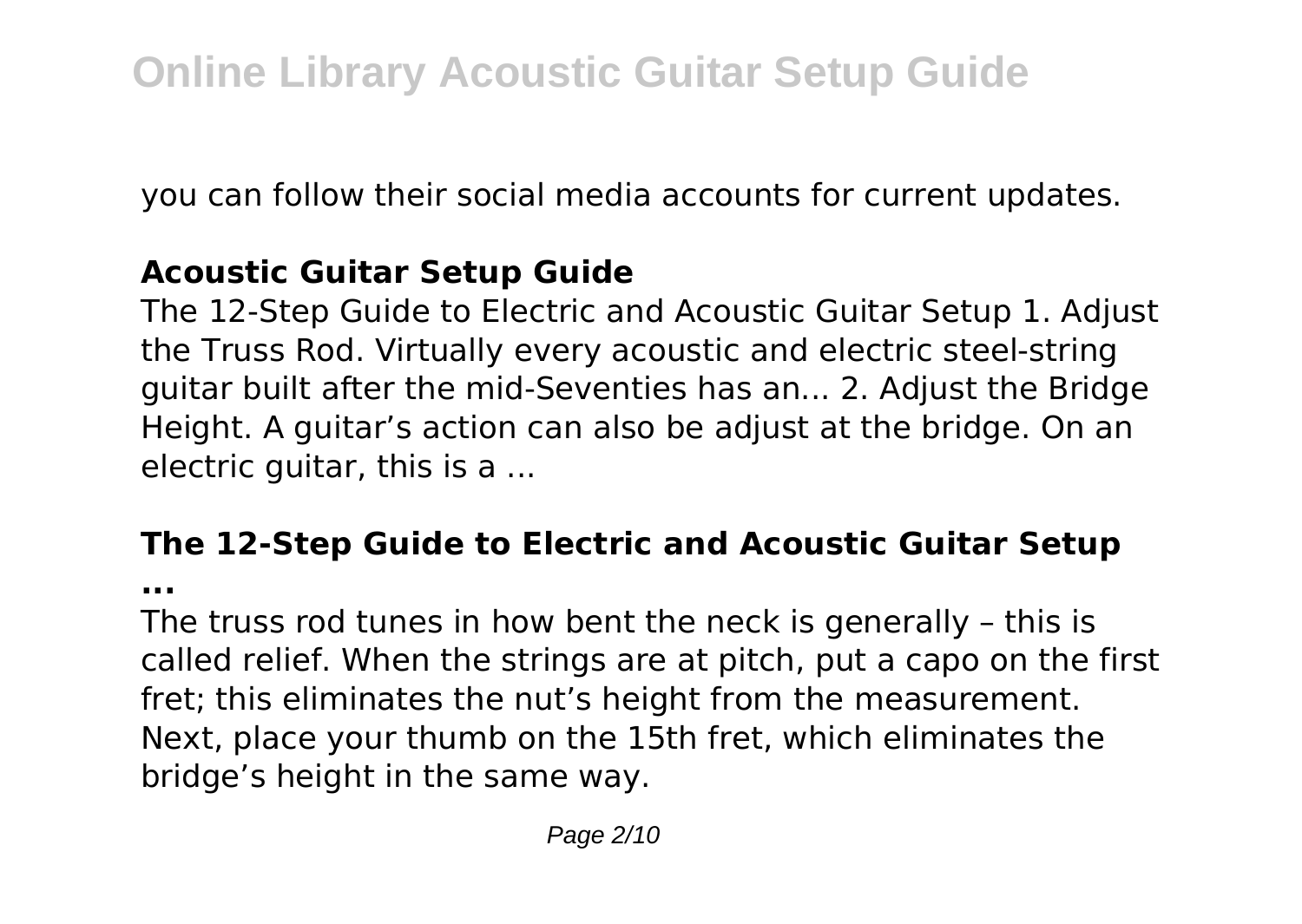**How to set up your new acoustic guitar: from truss rod ...** Acoustic Guitar Setup Step 1: Adjust the Truss Rod. The truss rod is used to provide counter tension against the strings to keep the neck in... Step 2: Check the Neck Angle. Most setup guides that I have referenced seem to skip over this crucial step. Ideally the... Step 3: Check the Neck Angle. ...

#### **Acoustic Guitar Setup : 10 Steps (with Pictures ...**

To get the right gap between the strings and the frets all the way along the guitar's neck, several fine adjustments have to be made – these adjustments are known as the 'setup'. To set up an acoustic guitar properly requires specialist tools, accurate measurements, and expert knowledge – so it needs to be done by an experienced guitar technician.

### **Acoustic Guitar Set Up | A guide to the set up process** Strings Make sure the ball  $\text{grad}_{2}$ of the string is seated snugly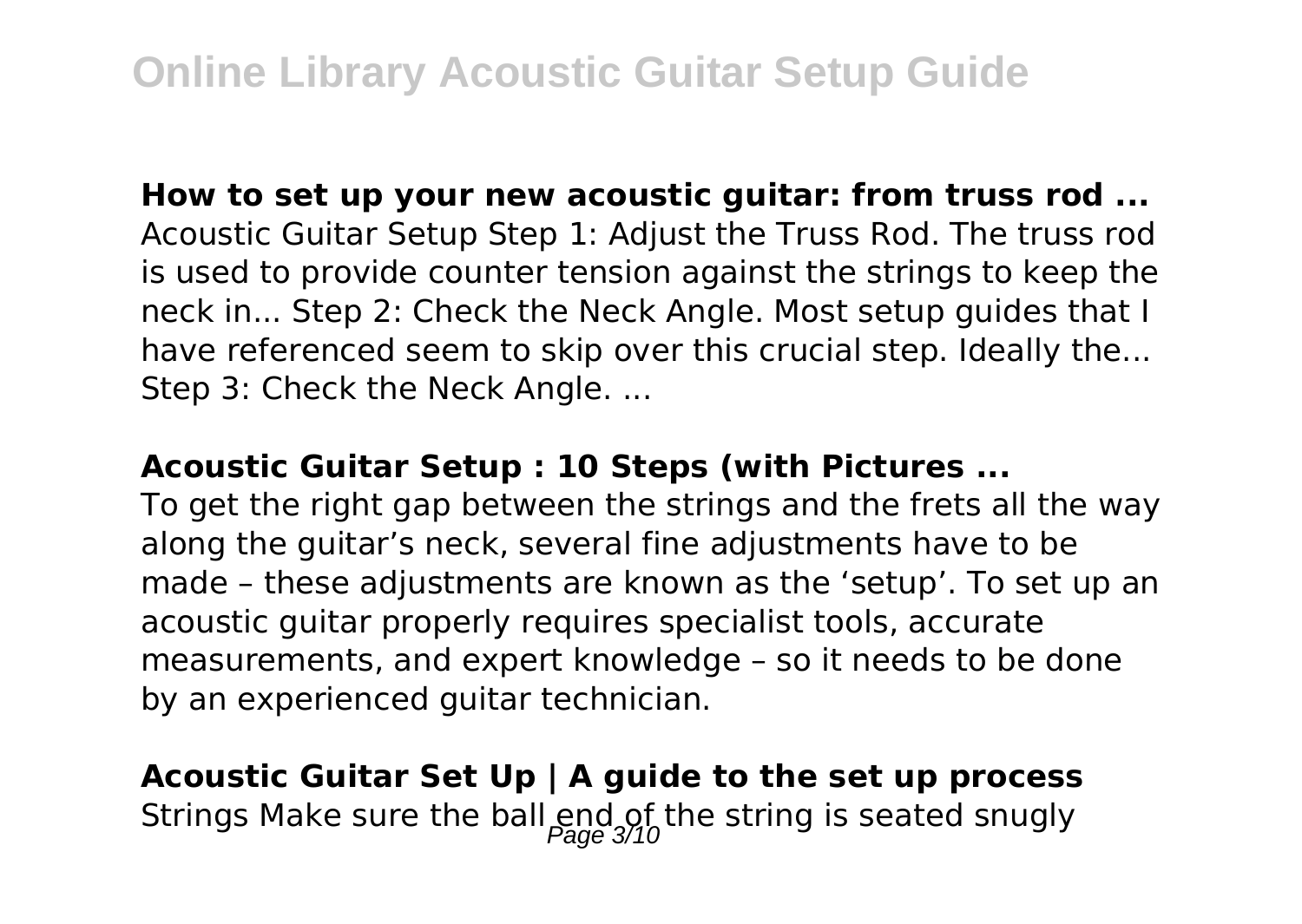against the bridge pin at the bridge plate; this will insure that... Carefully wrap the strings around the tuning posts downward from the tuning post anchor hole; two to three complete... Bring the strings completely up to pitch. Even a ...

#### **Setting Up an Acoustic Guitar - Adirondack Guitar**

A Step-by-Step Guide to Acoustic Steel String Guitar Setup By Thomas Becker about me Contents. Introduction; First Things First: Proper Humidification; A Word about Tools; The Order of Things; Setting the Neck Relief; Setting the Saddle Height; Setting the Nut Slot Depths; Stability of the Setup. Introduction

#### **A Step-by-Step Guide to Acoustic Steel String Guitar Setup**

A clean, well-lit workspace with the guitar properly supported. Every adjustment should be done with the guitar tuned to the desired pitch. If the guitar is going to have a new string gauge,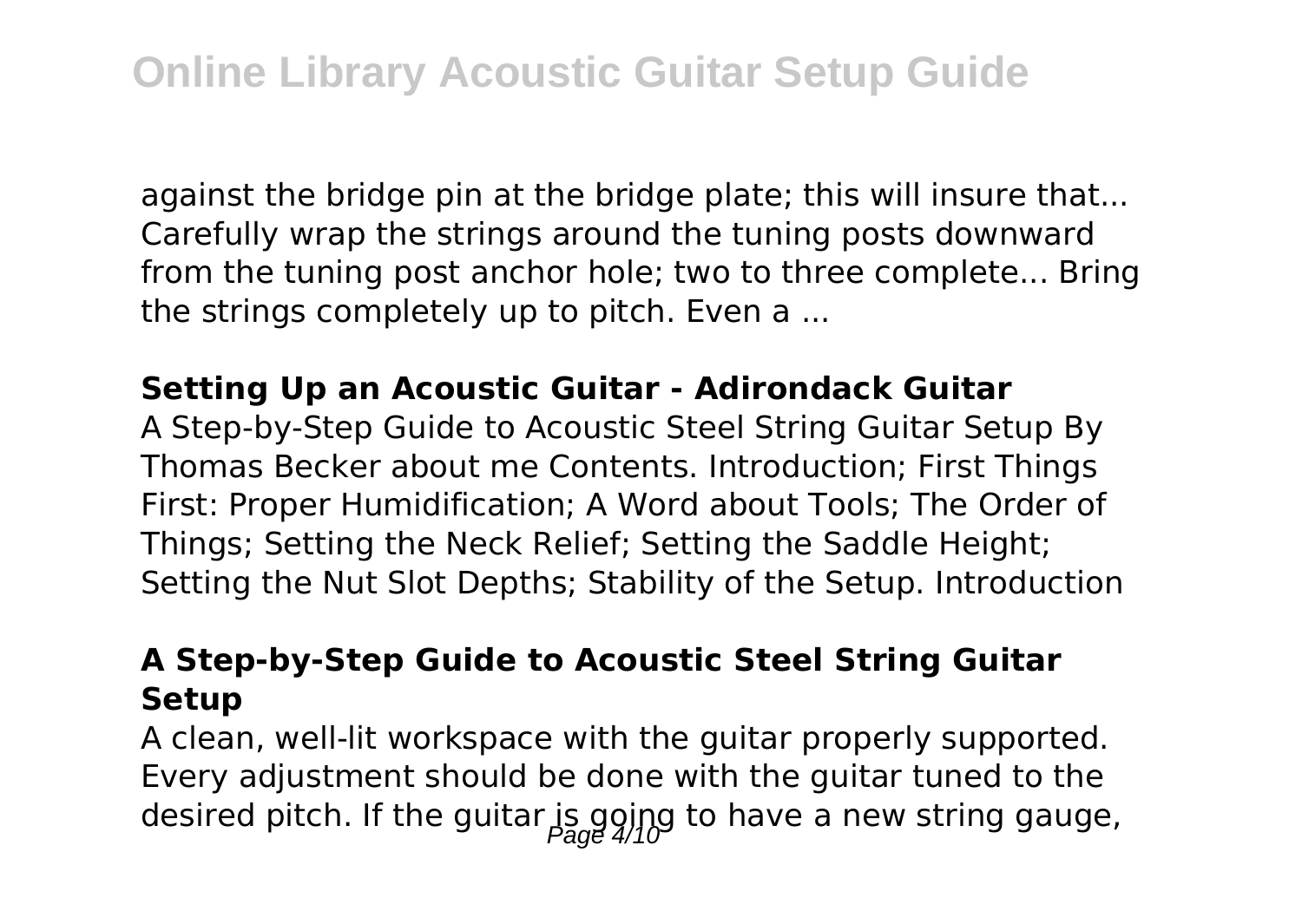you should put them on first and tune up to pitch – the tension difference between gauges is going to make a difference to the adjustments.

#### **How to Set Up a Guitar (Perfectly) | Electric Herald**

A guitar setup is adjusting the guitar to play and sound its best. Since an acoustic guitar is made of wood, variances in temperature and humidity and years of string tension can affect the setup as can changing to lighter or heavier string gauges. Parts of the guitar: body, bridge, bridge pins, strings, fretboard, headstock, tuners.

#### **Acoustic Guitar Setup Guide – Yamaha Vintage FG Acoustic ...**

Know Your Gear: Do-It-Yourself Acoustic Guitar Setup. S L November 15, 2012. By Rick Turner. Few things make an acoustic guitarist's day quite like playing a freshly set up guitar.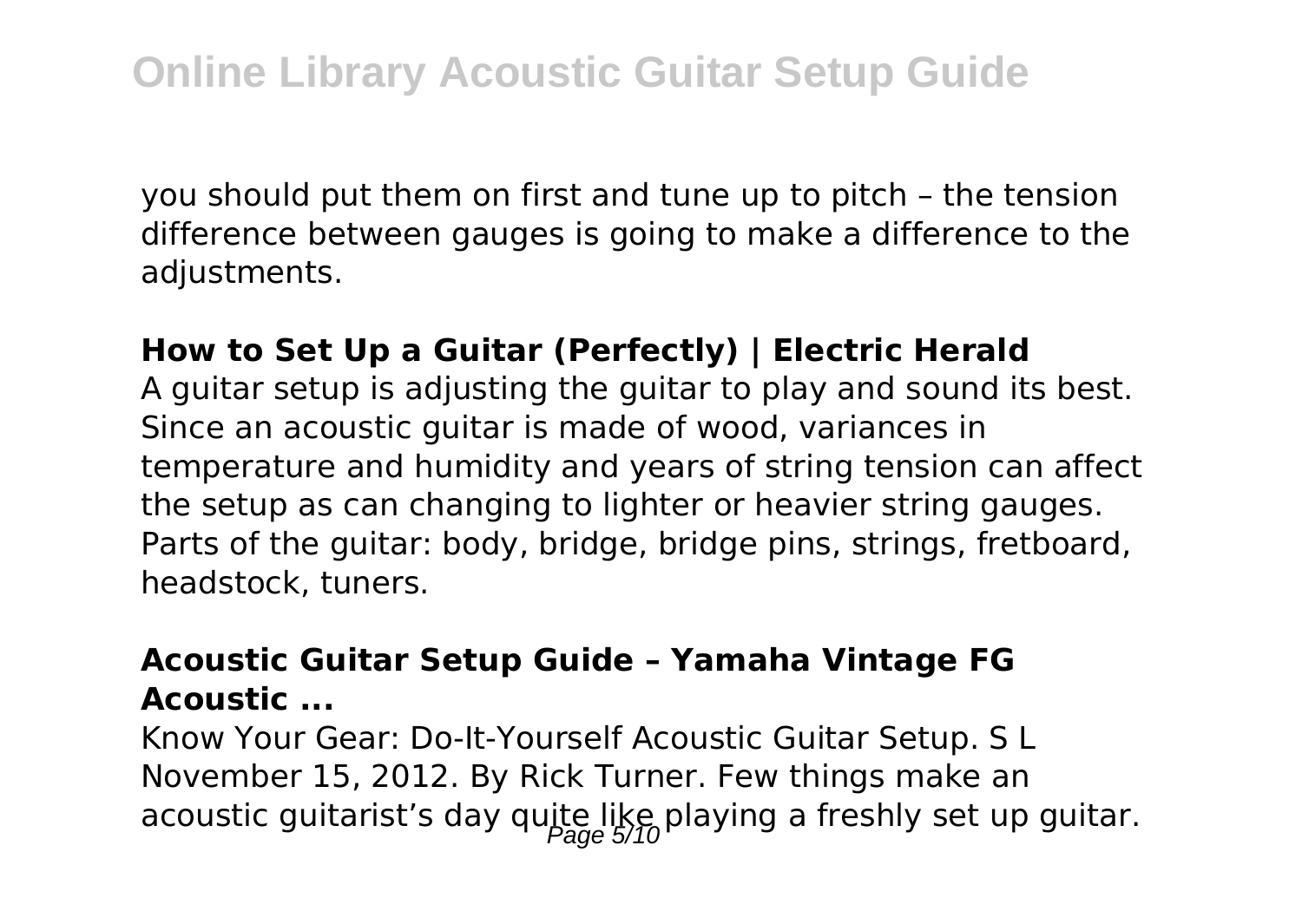Suddenly your ax feels like butter. Every string rings like a bell from the first fret up to the neck joint. And the simplest D chord sings like a symphony.

#### **Know Your Gear: Do-It-Yourself Acoustic Guitar Setup**

Ask questions, show off your gear, or simply chat with fellow guitar fanatics. Newsletter Sign up here to get product announcements, artist news, and more delivered straight to your inbox.

#### **Setup and Maintenance - PRS Guitars Support**

The Martin Guitar Company has been one of the most popular manufacturers of acoustic guitars for over 150 years. Setting up one of these instruments requires checking and adjusting the neck, nut and saddles. Check the curve of the neck. Hold the guitar in a comfortable position and press down the low E string at the 14th fret using your right hand. Still holding the string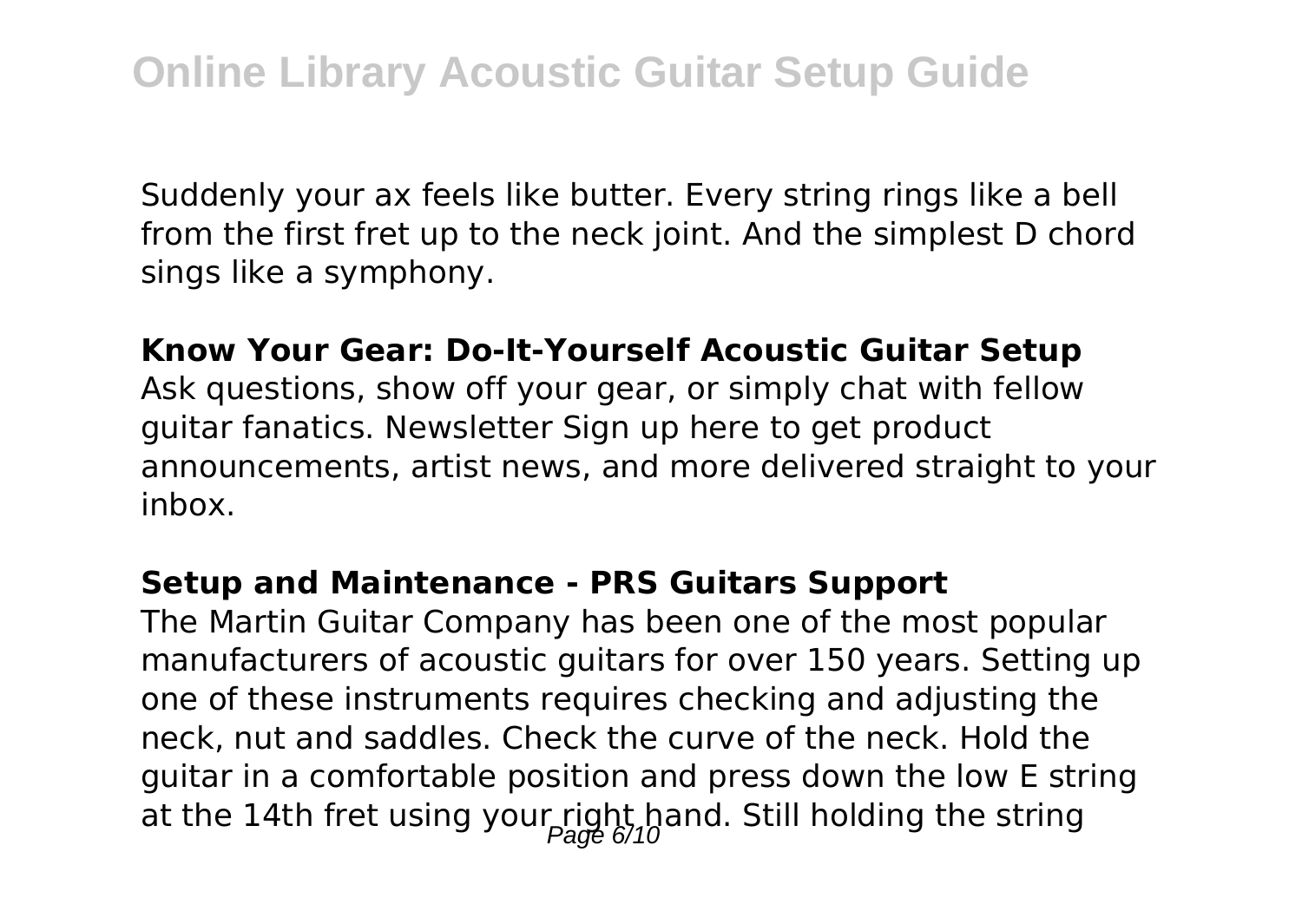down, press on the first fret of the same string using your left hand.

#### **How to Set Up a Martin Guitar | Our Pastimes**

The truss rod, the nut slot depths, the bridge saddle radius, the fret tops condition and the playing style all have a role to play in the final string height achievable without fret buzz. Truss rod setting was covered previously, if you need to refer back. The bridge saddle for your guitar is unique.

#### **How to set acoustic guitar saddle height | MusicRadar**

Setting up a guitar involves working with the bridge, nut, and neck adjustments to dial in the playing action to suit the player. First, sight the neck just to see what condition it's in. With the guitar on its side, look down the fingerboard edge for overall straightness, back-bow, relief (forward bow) and humps, as well as high or uneven frets.  $_{Paae\,7/10}$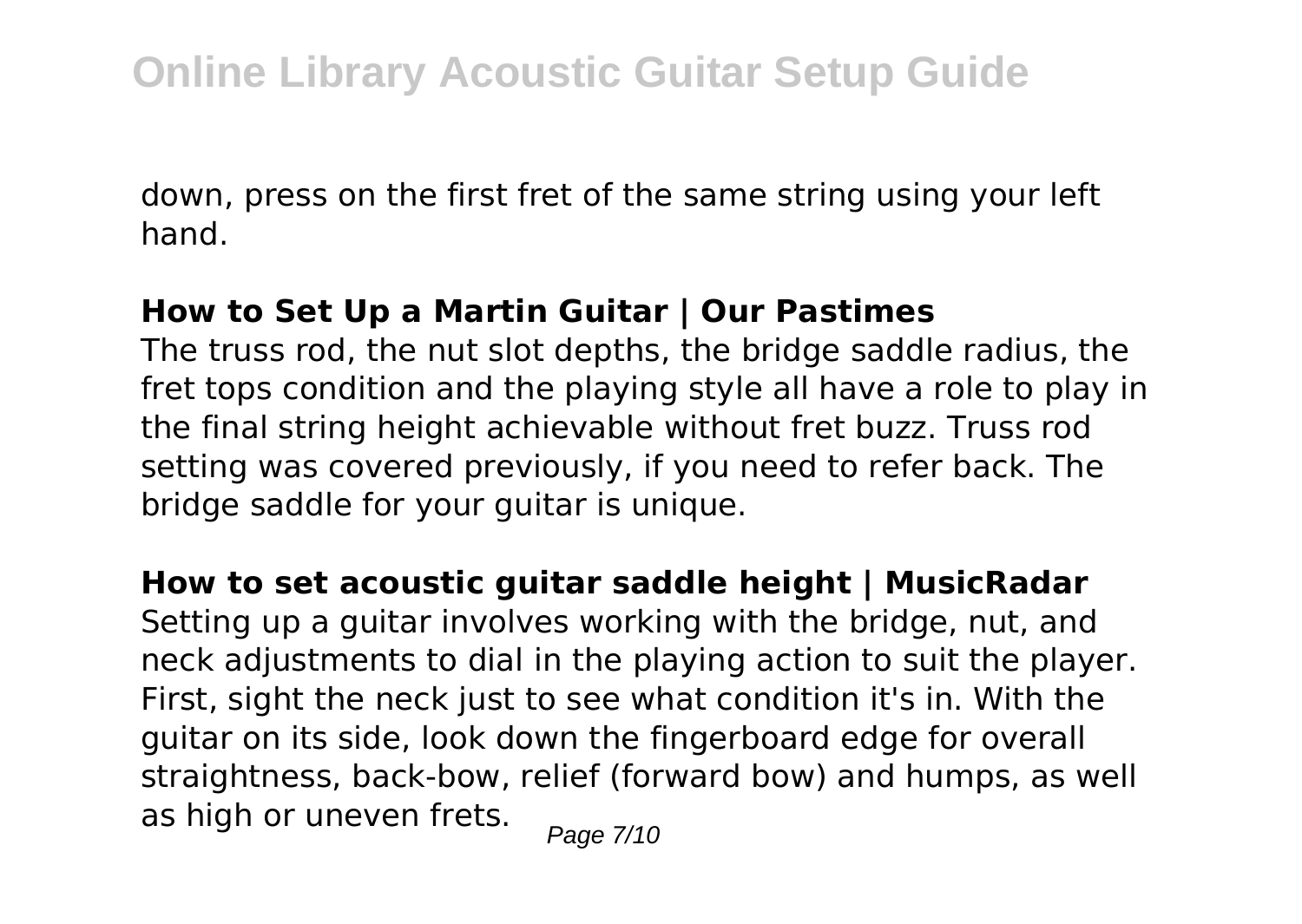#### **Basic Set-up Instructions | stewmac.com**

String height or action describes the distance between the top of your frets to the bottom of your strings. This distance plays a key role in your setup because it determines the ease in which your guitar can be played. Action determines how much pressure and distance is required for the string to make full contact with each fret.

#### **Guitar Setup: What is the correct string height for my ...**

On acoustic guitars, it's the material in the slot of the bridge, and on electrics, it is the individual adjustment pieces the strings ride over. The nut is the piece at the end of your neck that spaces the strings coming from the headstock. Always start with the neck, or more specifically, the truss rod.

## **How To Do Your Own Guitar Setup - Step By Step Guide**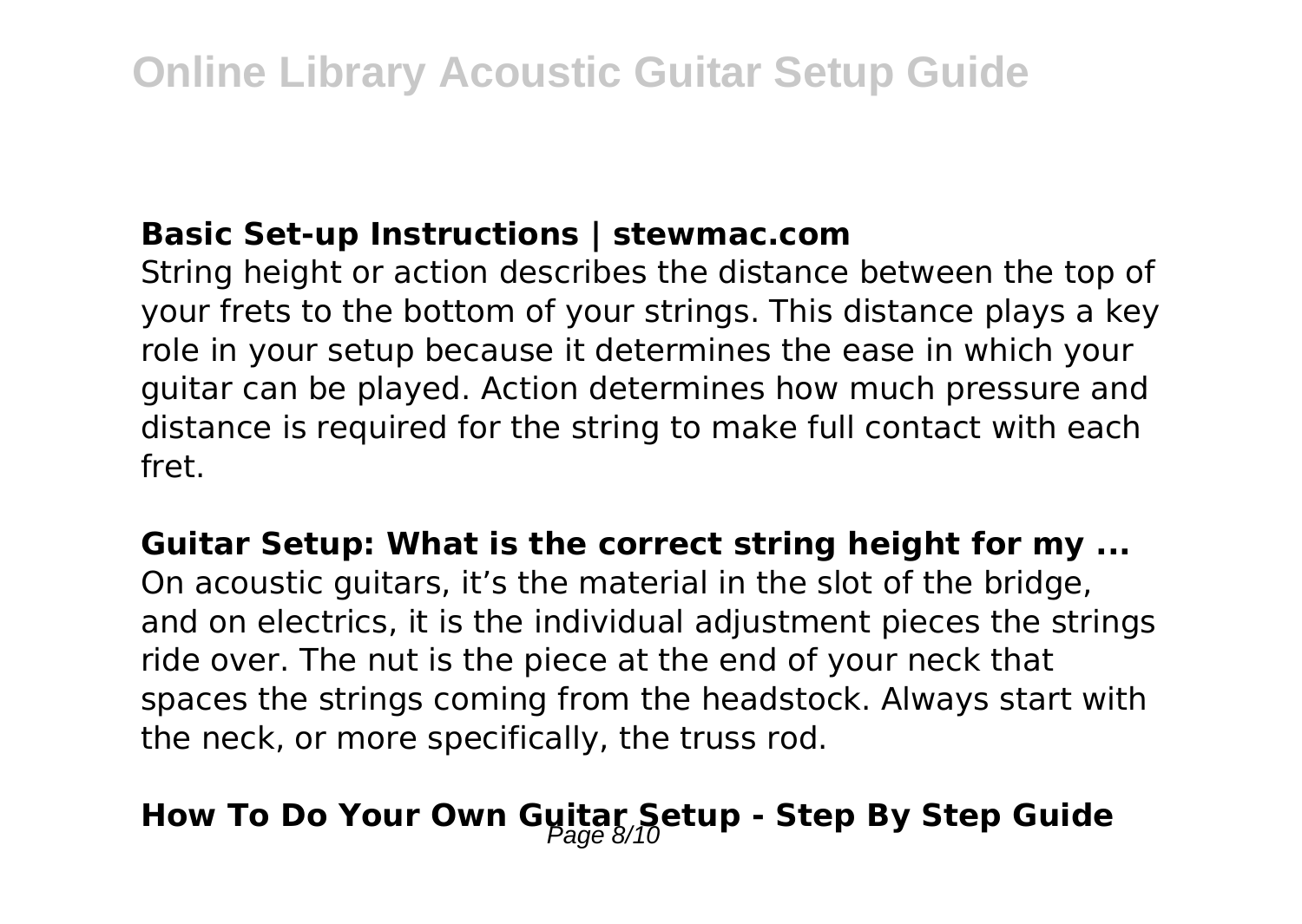### **Online Library Acoustic Guitar Setup Guide**

#### **(2020)**

Download 232 Taylor Guitar PDF manuals. User manuals, Taylor Guitar Operating guides and Service manuals.

#### **Taylor Guitar User Manuals Download | ManualsLib**

Taylor Guitars Production Set-Up Specifications Height of string above 1st fret: Acoustic Series Acoustic 12-String Nylon Series Baritone (6- and 8-str.) SB, T3, T5 High E .019 .019 .025 .019 .019 B .020 .020 .026 .020 .019 G .022 ... Taylor Guitars String-Up Specs Author:

#### **Taylor Guitars Production Set-Up Specifications**

Learn how to set up a guitar with this easy step-by-step guide that covers the most common guitar problems.. Whether you decide to learn the process for your own interest, or for compensation, or to keep your own sanity, this easy guitar setup guide will help you achieve great results in no time.